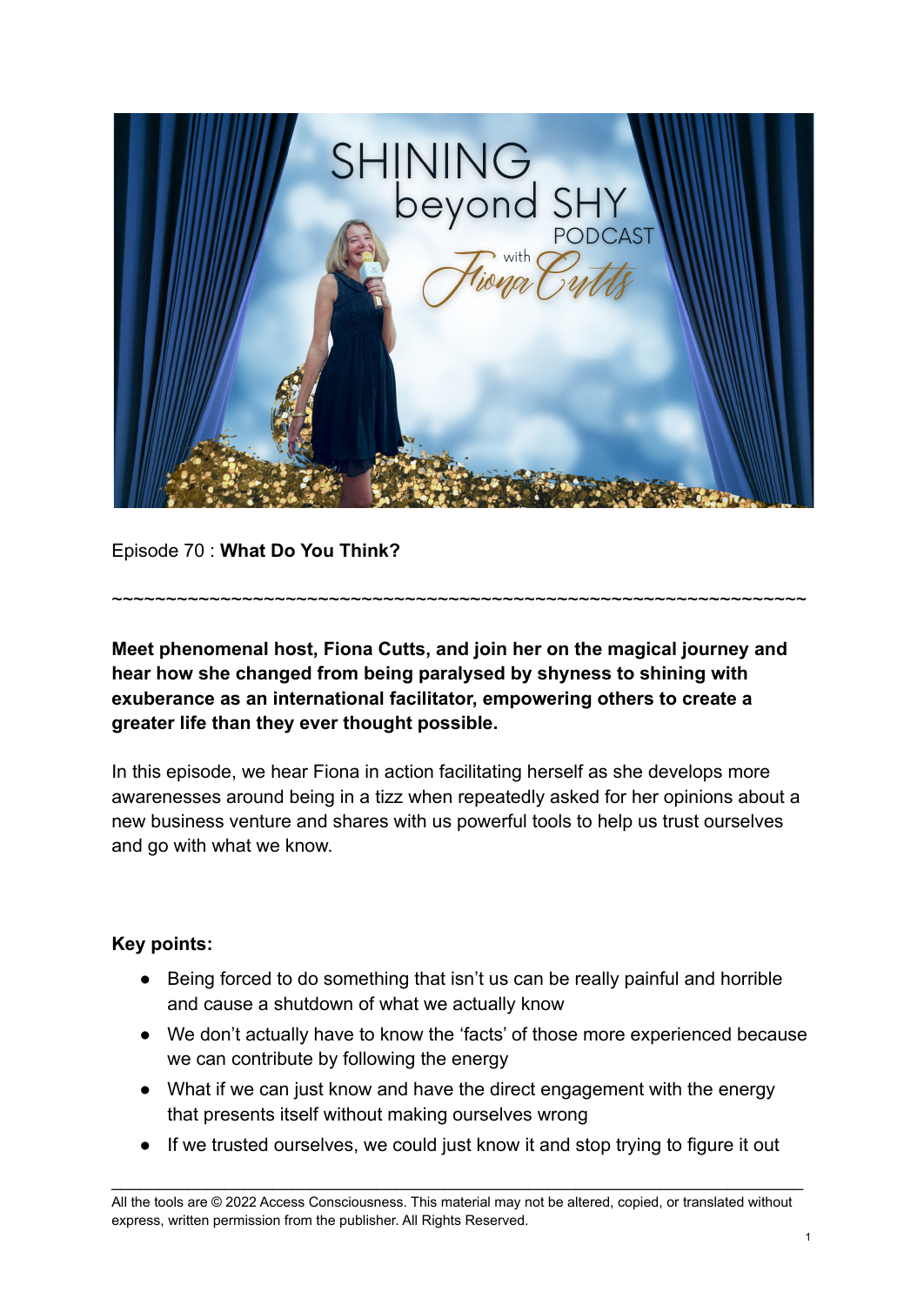## **Tools and Questions**

*All the energy that hearing Fiona talk about being repeatedly questioned about her opinion brings up in your world, will destroy and uncreate it?* Right and wrong, good and bad, POD and POC, all 9, shorts, boys, POVADs and beyonds<sup>®</sup>.

*If being confronted about your opinion makes you go to some kind of blank; truth, will you destroy and uncreate that response? Thank you.* Right and wrong, good and bad, POD and POC, all 9, shorts, boys, POVADs and beyonds<sup>®</sup>.

*If there was something you were forced to do that wasn't natural for you, that you didn't want to do, that you weren't able to say that it's not natural for you'll, all the stuff from the past, will you now destroy and uncreate it?*

Right and wrong, good and bad, POD and POC, all 9, shorts, boys, POVADs and beyonds<sup>®</sup>.

*What else do we know that we've decided that we don't know that if we allowed ourselves to know it would change everything? All of that, will you destroy and uncreate it?*

Right and wrong, good and bad, POD and POC, all 9, shorts, boys, POVADs and beyonds<sup>®</sup>.

*Everything that choosing to go with energy rather than thinking we have to know all the factual information brings up, will you destroy and uncreate it?* Right and wrong, good and bad, POD and POC, all 9, shorts, boys, POVADs and beyonds<sup>®</sup>.

*All the energy that comes up about you just trusting that you can know brings up will you destroy and uncreate it?*

Right and wrong, good and bad, POD and POC, all 9, shorts, boys, POVADs and beyonds<sup>®</sup>.

*What if we could just function from the energy and have less trying to figure it out? Anything that doesn't allow that, let's destroy and uncreate it.* Right and wrong, good and bad, POD and POC, all 9, shorts, boys, POVADs and beyonds<sup>®</sup>.

All the tools are © 2022 Access Consciousness. This material may not be altered, copied, or translated without express, written permission from the publisher. All Rights Reserved.

\_\_\_\_\_\_\_\_\_\_\_\_\_\_\_\_\_\_\_\_\_\_\_\_\_\_\_\_\_\_\_\_\_\_\_\_\_\_\_\_\_\_\_\_\_\_\_\_\_\_\_\_\_\_\_\_\_\_\_\_\_\_\_\_\_\_\_\_\_\_\_\_\_